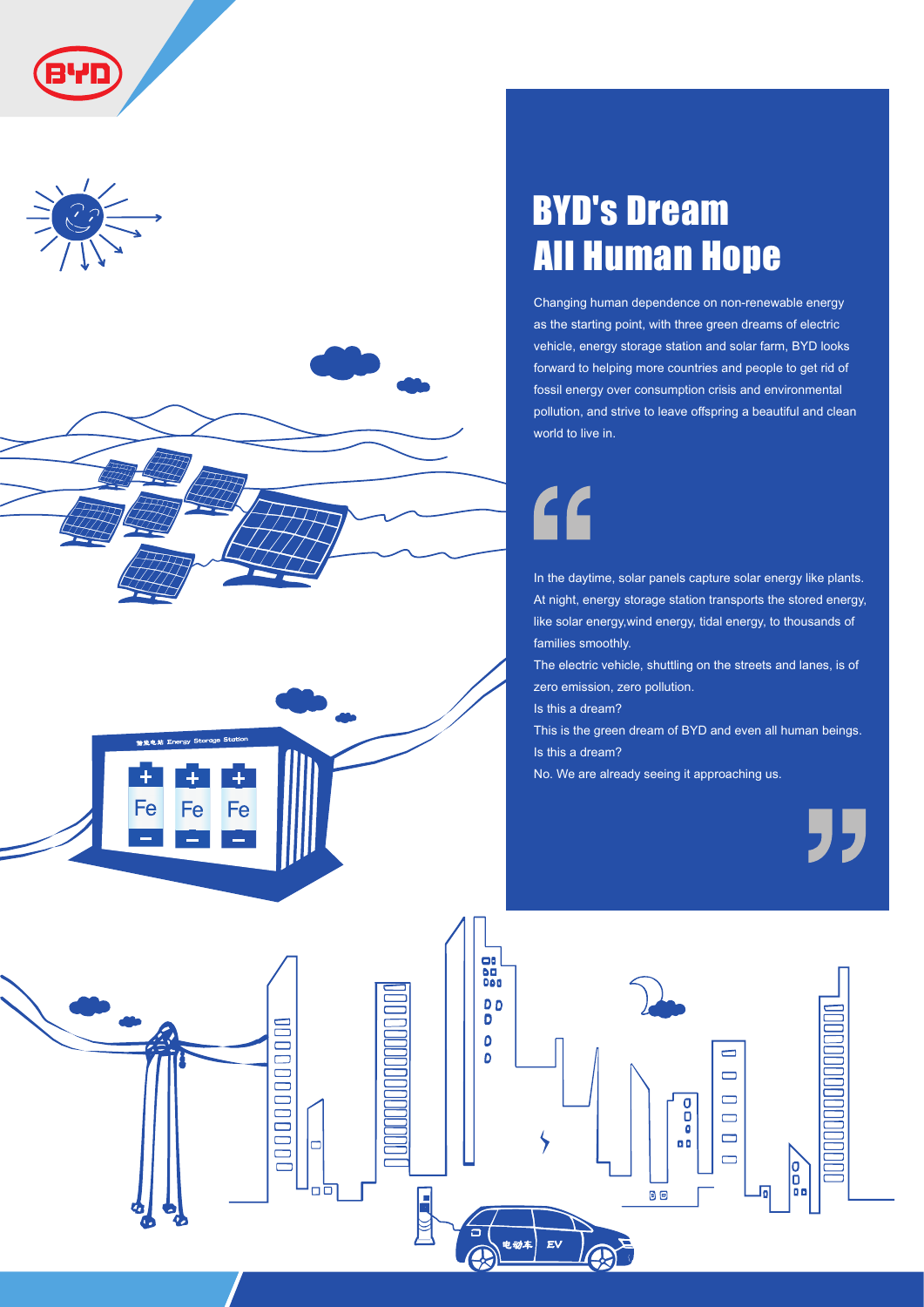



Average cell efficiency up to 19.0% Excellent optical performance



Power tolerance 0-5W<br>Reliability for output performance



12 years for product<br>25 years linear Warranty



Residential roof top systems On/Off-grid commercial systems On/Off-grid utility systems



Design loads: 3600 Pa for positive (downward) and 1600 Pa for negative (upward) Safety factors Ym: 1.5

Corresponding to maximum snow and ice load 5400Pa,maximum wind load 2400Pa



IEC61215-1(ed.1) IEC61215-1-1(ed.1) IEC61215-2(ed.1) IEC61730-1(ed.2) IEC61730-2(ed.2)







**Bloomberg**